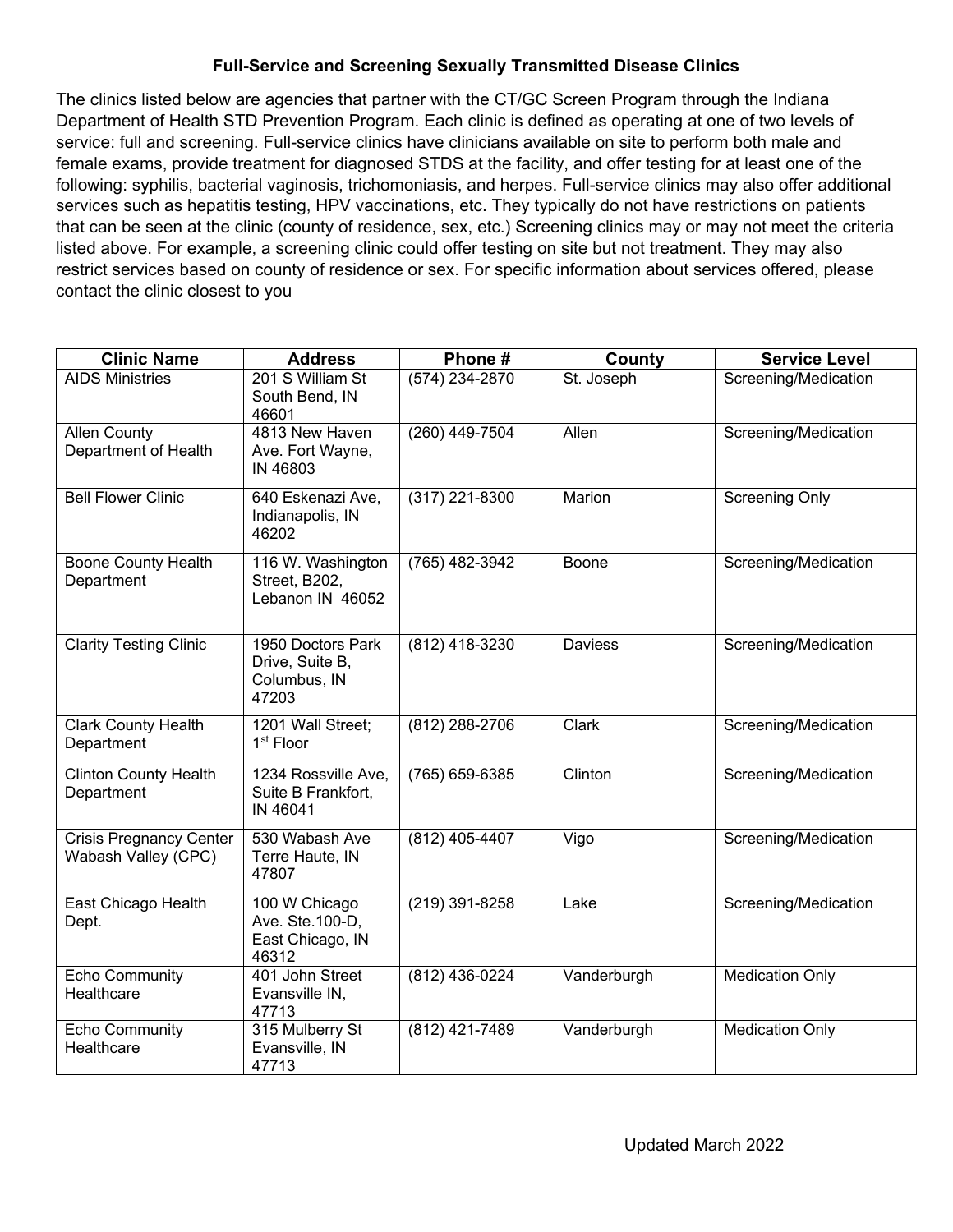| <b>Echo Community</b><br><b>Healthcare Pediatrics</b><br>and Prenatal | 316 Chandler Av<br>Evansville, IN<br>47713                 | (812) 436-4501    | Vanderburgh     | <b>Medication Only</b> |
|-----------------------------------------------------------------------|------------------------------------------------------------|-------------------|-----------------|------------------------|
| <b>ECHO Division St</b><br><b>Family Clinic</b>                       | 25 W Division St,<br>Evansville, IN<br>47710               | (812) 436-0205    | Vanderburgh     | <b>Medication Only</b> |
| <b>Elkhart County Health</b><br>Department                            | 608 Oakland Ave<br>Elkhart, IN 46516                       | (574) 523-2130    | Elkhart         | Screening/Medication   |
| <b>First Choice Solutions</b>                                         | 714 W Walnut St,<br>PO Box 589,<br>Washington, IN<br>47501 | (812) 257-1041    | Daviess         | Screening/Medication   |
| <b>Floyd County Health</b><br>Department                              | 1917Bono Road<br>New Albany, IN<br>47150                   | (812) 948-4726    | Floyd           | Screening/Medication   |
| <b>Fountain Warren County</b><br><b>Health Department</b>             | 113 W Sycamore<br>St. Attica, IN 47918                     | (765) 762-3035 x5 | Fountain/Warren | Screening/Medication   |
| <b>Gary City Health</b><br>Department                                 | 1145 West 5TH,<br>Gary, IN 46402                           | (219) 882-5565    | Lake            | Screening/Medication   |
| <b>Grant County Health</b><br>Department                              | 401 S. Adams St.,<br>Marion, IN 46953                      | (765) 651-2401    | Grant           | Screening/Medication   |
| Hope Resource Center                                                  | 717 Lincoln Ave.,<br>Bedford, IN 47421                     | $(812)$ 275-2827  | Lawrence        | Screening/Medication   |
| Indiana Health Centers<br>Inc Kokomo                                  | 3118 S. La<br><b>Fountain Street</b><br>Kokomo, IN 46902   | (765) 864-4160    | Howard          | <b>Medication Only</b> |
| <b>Indiana Health Centers</b><br>Inc Marion                           | 925 S Nebraska,<br>Marion, IN 46953                        | (765) 664-7492    | Grant           | <b>Medication Only</b> |
| Indiana Health Centers<br>Inc Owen City                               | 35 Bob Babbs Dr.,<br>Spencer, IN 47460                     | (812) 652-1700    | Owen            | <b>Medication Only</b> |
| Indiana Health Centers,<br>Inc Bendix                                 | 1010 N Bendix,<br>South Bend, IN<br>46619                  | (574) 234-9033    | St. Joseph      | <b>Medication Only</b> |
| Indiana Health Centers,<br>Inc Logansport                             | 1700 Dividend Dr.,<br>Logansport, IN<br>46947              | (574) 722-7407    | Cass            | <b>Medication Only</b> |
| Indiana Health Centers,<br>Inc Michigan St                            | 765 N Michigan St.,<br>South Bend, IN<br>46601             | (574) 235-7990    | St. Joseph      | <b>Medication Only</b> |
| Indiana Health Centers,<br>Inc Peru                                   | 661 E. Main St,<br>Peru, IN 46970                          | (765) 472-2519    | Miami           | <b>Medication Only</b> |
| Indiana Health Centers,<br>Inc Seymour Annex                          | 120 St. Louis Ave;<br>Seymour, IN 47274                    | (812) 405-1857    | Jackson         | <b>Medication Only</b> |
| Indiana Health Centers,<br>Inc Seymour Main                           | 113 N Chestnut St.,<br>Seymour, IN 47274                   | (812) 524-8388    | Jackson         | <b>Medication Only</b> |
| Indiana Health Centers,<br>Inc South Bend                             | 1901 S. Western<br>Ave., South Bend,<br>IN 46619           | (574) 234-9033    | St. Joseph      | <b>Medication Only</b> |
| <b>IUFW Lafayette Street</b><br><b>Family Health Clinic</b>           | 2700 S. Lafayette<br>St., Ste. 200, Ft.<br>Wayne, IN 46806 | (260) 702-4404    | Allen           | Screening/Medication   |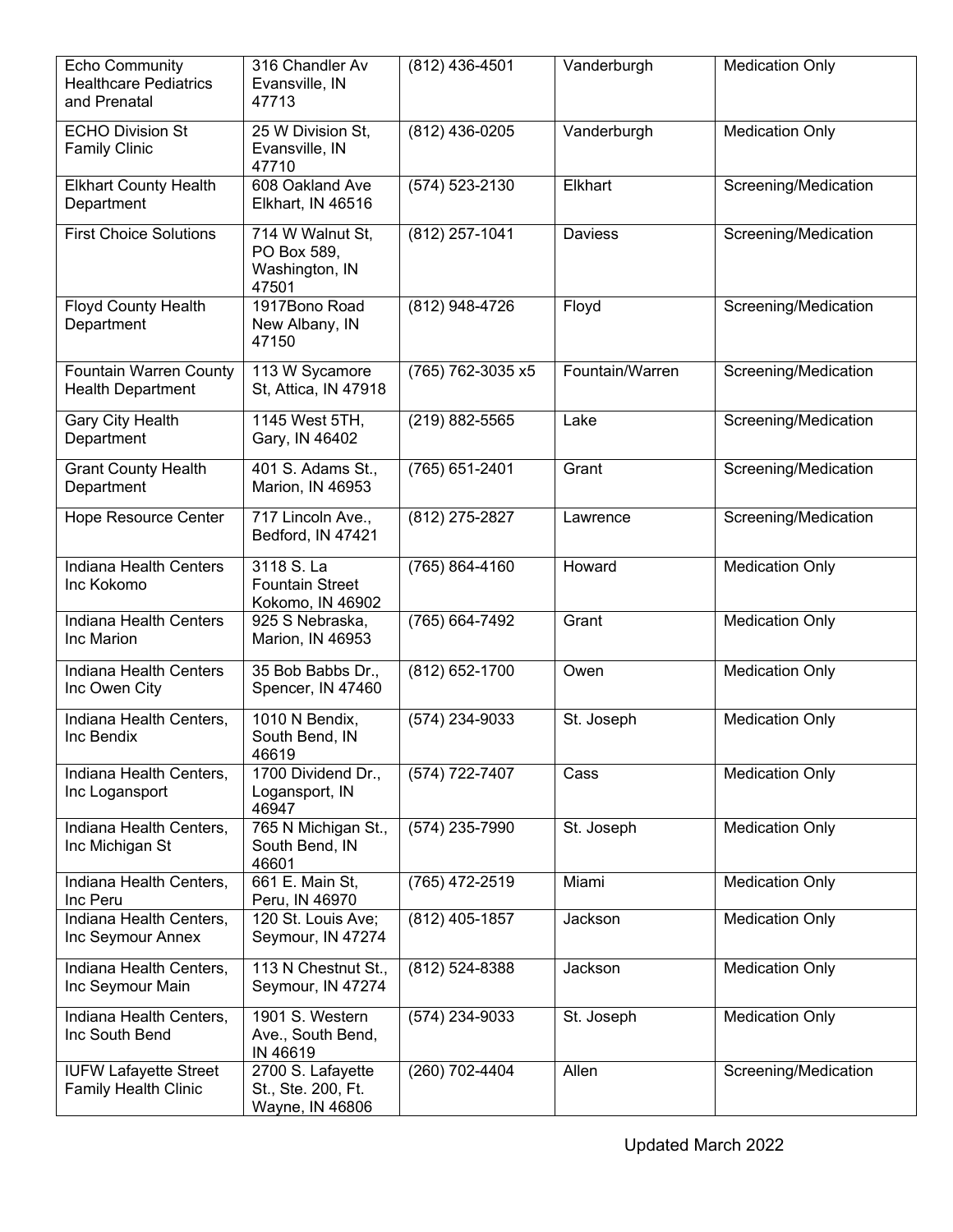| <b>IUSB Health &amp; Wellness</b><br>Center                                   | 1960 Northside<br>Blvd., South Bend,<br>IN 46615           | $(574)$ 307-7673     | St. Joseph  | Screening/Medication   |
|-------------------------------------------------------------------------------|------------------------------------------------------------|----------------------|-------------|------------------------|
| Jackson County Health<br>Department                                           | 801 W 2nd Street,<br>Seymour, IN 47274                     | $(812) - 522 - 6667$ | Jackson     | Screening/Medication   |
| Jefferson County Health<br>Department                                         | 715 Green Rd.,<br>Madison, IN 47250                        | (812) 273-1942       | Jefferson   | Screening/Medication   |
| LaPorte County Health<br>Department                                           | 809 State Street<br>Suite 401-A, La<br>Porte, IN 46350     | (219)326-6808        | La Porte    | Screening/Medication   |
| <b>Madison County Health</b><br>Department                                    | 206 E 9th St.,<br>Anderson, IN 46016                       | (765) 646-9206       | Allen       | Screening/Medication   |
| Harrison County Health<br>Department - Maternal<br><b>Child Health Clinic</b> | 241 Atwood St<br>Suite 100, Corydon,<br>IN 47112           | (812) 738-3237       | Harrison    | Screening/Medication   |
| Matrix Lifecare                                                               | 938 Mezzanine Dr.,<br>Lafayette, IN 47905                  | (765) 742-1533       | Tippecanoe  | <b>Medication Only</b> |
| Matthew 25 AIDS<br>Service                                                    | 101 NW 1st Street<br>Suite 215,<br>Evansville, IN<br>47708 | (812) 437-5192       | Vanderburgh | Screening/Medication   |
| Monroe County Health<br>Department/Futures<br><b>Family Planning Clinic</b>   | 119 W 7th St.,<br>Bloomington, IN<br>47404                 | (812) 349-7343       | Monroe      | Screening/Medication   |
| New Hope Services -<br>HopeCare Clinic                                        | 1302 Wall St,<br>Jeffersonville, IN<br>47130               | (812) 288-1223       | Clark       | <b>Screening Only</b>  |
| NIMCHN - Olive Health<br>Center                                               | 413 W. McKinley<br>Ave. Ste D,<br>Mishawaka, IN<br>46545   | (574) 282-3230       | St. Joseph  | Screening/Medication   |
| NIMCHN-Warsaw<br><b>Family Health Center</b>                                  | 2307 E Center<br>Street Suite B,<br>Warsaw, IN 46580       | (574) 306-2298       | St. Joseph  | Screening/Medication   |
| Open Door Health<br>Services Family<br>Planning                               | 333 S. Madison St.,<br>Muncie, IN 47305                    | (765) 286-7000       | Delaware    | Screening/Medication   |
| Pace Community<br>Community Action,<br>Agency, Inc - Health<br>Connection     | 2119 16th Street,<br>Bedford, IN 47421                     | (812) 675-0247       | Lawrence    | Screening/Medication   |
| Pace Community<br>Community Action,<br>Agency, Inc - Health<br>Connection     | 1120 N. Section St.,<br>Sullivan, IN 47882                 | (812) 638-2998       | Sullivan    | Screening/Medication   |
| Pace Community<br>Community Action,<br>Agency, Inc - Health<br>Connection     | 501 Hospital Lane<br>Suite 101., Terre<br>Haute IN 47802   | (812) 234-0707       | Vigo        | Screening/Medication   |